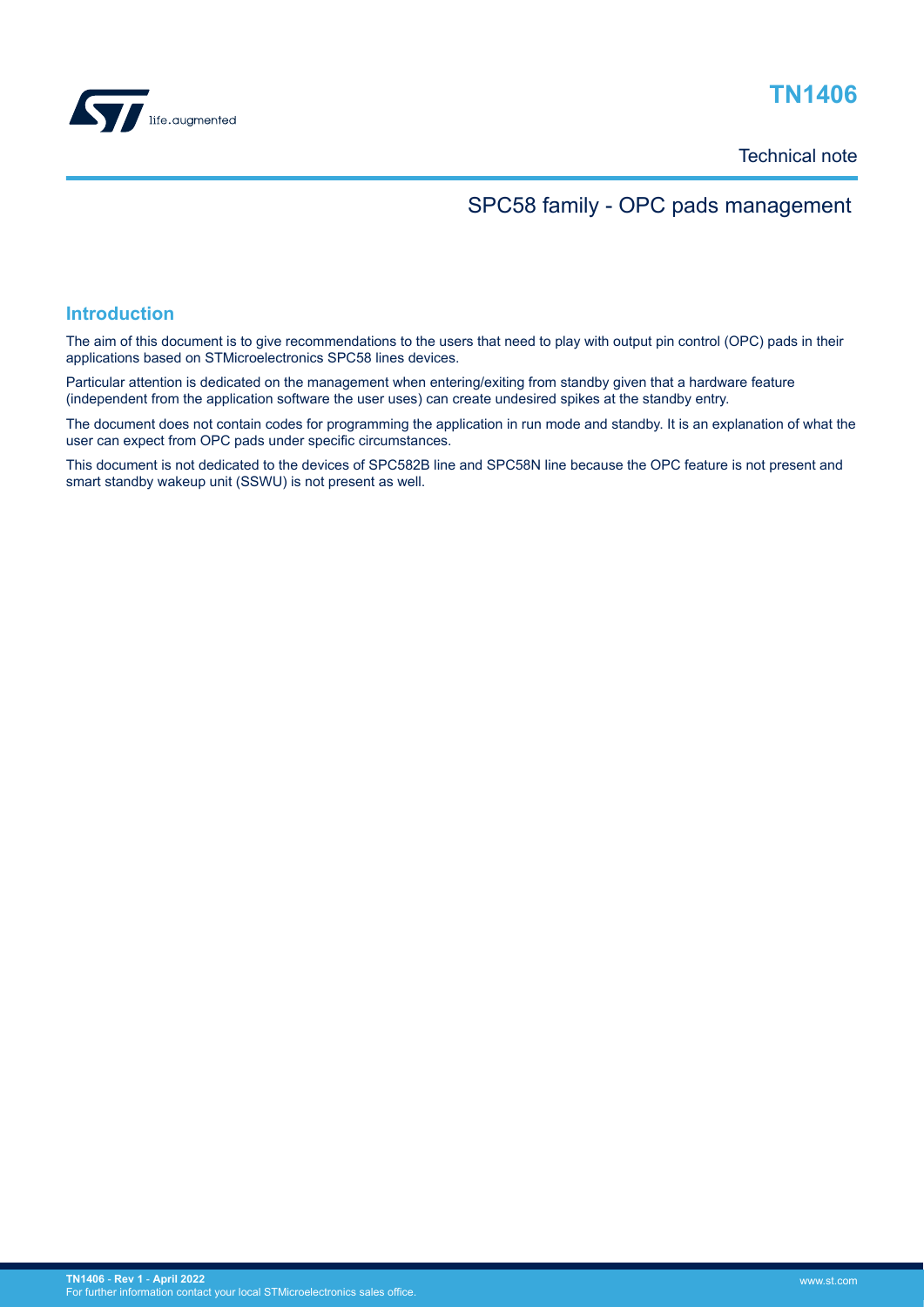## <span id="page-1-0"></span>**1 Using OPC pads in standby**

OPC pads are low-power pads and so they are maintained operative during standby.

The user can choose to modify their logic level once in standby. They use the smart standby wakeup unit (SSWU) to maintain the logic level from run mode by avoiding playing with the latter. This last way can be enforced by disabling OPC management via SIUL2 accordingly (see next paragraphs).

*Note: Refer to the SPC58 reference manuals for details about how to set up SSWU to modify the OPC pads logic level, refer to I/O definition files for the list of OPC pads for each device treated in this document. For further information refer to AN4880.*

## **1.1 The role of SIUL2 SCR0 register**

It is important to focus on the role of the SoC configuration register (SCR0) before going into detail on the operability of the OPC in run and standby mode.

This register contains two types of field for each OPC pad available in the given device.

- PADxx\_OPC\_MASK: set it to avoid the pad is driven as OPC during low power (via SSWU)
- PADxx MUX SEL: set the bit to allow the user to change the pad logic level at the standby exit pad.

For all the details, refer to the relative reference manual chapter (see Table 1).

*Note: When not explicitly declared, the PADxx\_MUX\_SEL status in the examples reported in this document has to be considered in the following way:*

- PADxx\_MUX\_SEL = 0 in standby mode
- PADxx\_MUX\_SEL = 1 in run mode

|        | 16                                                 | 17                                       | 18                                   | 19                                                 | 20                                  | 21                                             | 22                                                   | 23                                  | 24                          | 25                         | 26                             | 27                               | 28                             | 29                                                        | 30                           | 31 |
|--------|----------------------------------------------------|------------------------------------------|--------------------------------------|----------------------------------------------------|-------------------------------------|------------------------------------------------|------------------------------------------------------|-------------------------------------|-----------------------------|----------------------------|--------------------------------|----------------------------------|--------------------------------|-----------------------------------------------------------|------------------------------|----|
| R<br>W | ×<br>cn<br>₫<br>≅<br><b>PC</b><br>c<br>S<br>ă<br>Æ | ×<br>S<br>∢<br>z<br>ပ<br><b>D92</b><br>É | ×<br>S<br>∢<br>z<br>ပ<br>ග<br>۵<br>∢ | ×<br>S<br>∢<br>≅<br>ဥ<br>o<br>D <sub>90</sub><br>£ | ×<br>S<br>∢<br>z<br>OPC<br>D89<br>£ | ×<br>S<br>₫<br>≅<br>ပ<br>U<br>4<br>Ñ<br>۵<br>₫ | ×<br>S<br>∢<br>≊<br>PC.<br>ō<br>D <sub>25</sub><br>£ | ×<br>S<br>ব<br>≊<br>OPC<br>D26<br>á | 58<br>×<br>π<br>ន<br>٥<br>g | 띥<br>×<br>⋚<br>8<br>۵<br>£ | 띥<br>×<br>⋚<br><b>Pag</b><br>E | 9S<br>×<br>Ξ<br>8<br>۵<br>₫<br>Œ | 띥<br>×<br>⋚<br><b>B80</b><br>g | <b>GEL</b><br>×<br>⋚<br>D <sub>24</sub><br>R <sub>I</sub> | 59<br>×<br>⋚<br>25<br>۵<br>Æ | 0  |
| Reset  | 0                                                  |                                          | 0                                    | 0                                                  | 0                                   |                                                |                                                      | 0                                   | 0                           |                            | 0                              |                                  |                                | 0                                                         | 0                            | 0  |

#### **Figure 1. OPC\_MASK and MUX\_SEL bits in SIUL2 SCR0 register**

*Note: Example: SCR0 register on SPC58 C line*

## **1.2 Examples of OPC pad management**

This paragraph describes four common situations of usage of OPC pads in run mode and in standby mode. For all the images in this section, the representation contains two signals:

- Yellow: OPC pad
- Green: low voltage level for indicating the run mode/standby transitions

#### **1.2.1 Disable OPC pad in standby**

The [Figure 2](#page-2-0) shows the OPC pad behavior when the OPC feature in standby is disabled (PADxx\_OPC\_MASK = 1).

This way, once in standby, no action can be performed and the pad level is kept the same as in the play mode. The [Figure 2](#page-2-0) shows a representation of the OPC high-level setting in play mode and the input multiple times in standby without changing the logic level of the pad, during multiple play/standby mode transitions.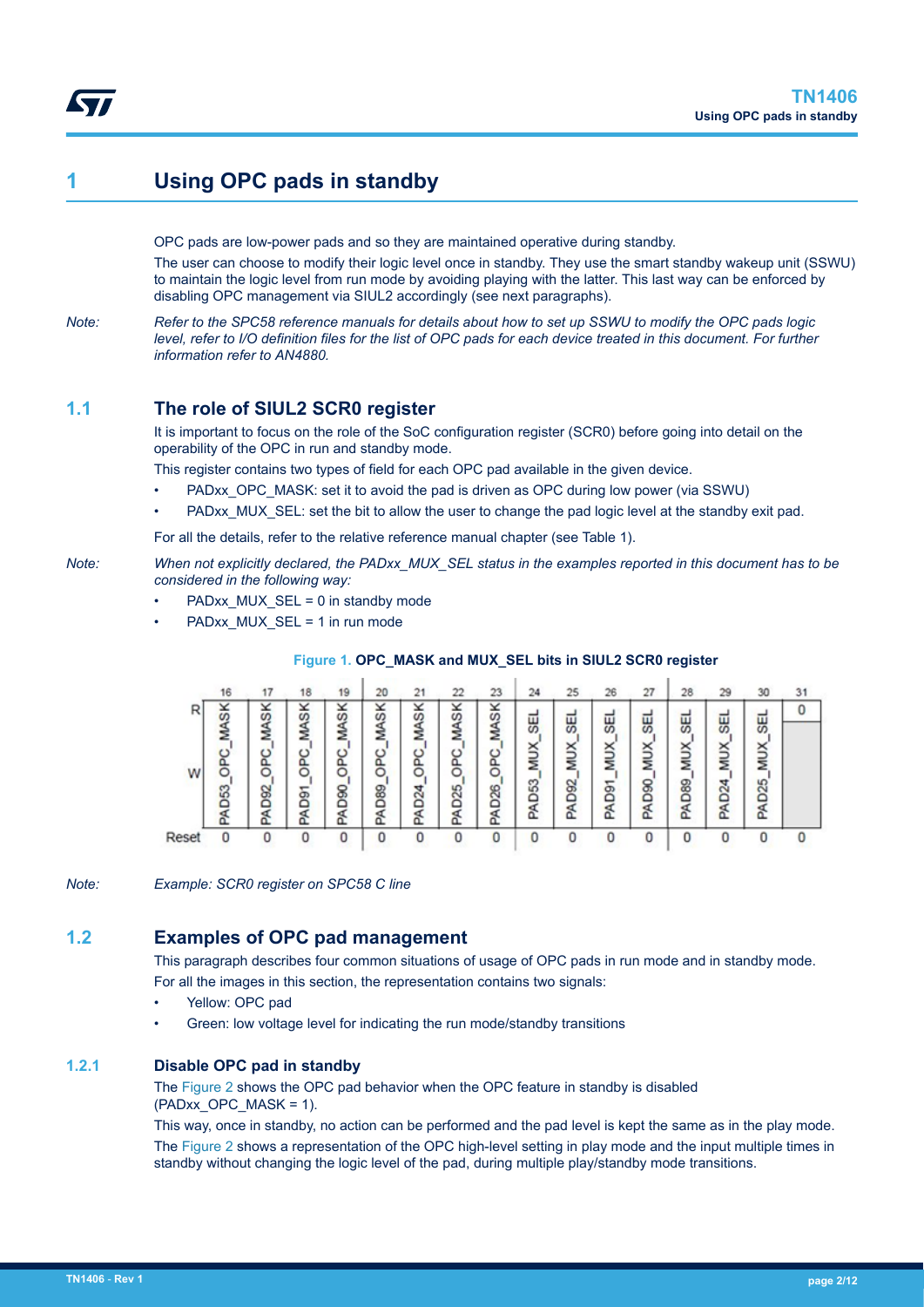<span id="page-2-0"></span>





#### **1.2.2 Restore OPC pad level across standby entries**

By default, each SIUL2.SCR0[PADxx\_OPC\_MASK] bit is equal to zero. This means that the SSWU can drive the status of the OPC pads during standby mode too. By design, the device restores the previous OPC standby exit level before entering the next standby mode. This means that if the OPC level is low at the standby output, it is moved to the low level at the next standby input by hardware (regardless of the OPC level that has driven in run mode).

Particular attention is required by the user when configuring the OPC pad.

The figure below shows the following example: three run modes, three standby modes in series

- PAD is set high in each run mode
- PAD is maintained high in the first standby entry
- PAD is driven low in the second standby entry (via SSWU OPC feature)
- PAD is driven high in the third standby entry (via SSWU OPC feature)

As the image reports, the pad is automatically moved to low when entering the third standby, as the exit status of the previous one was low.

This is made by hardware. It is a feature and not a bug of the internal design.

This behavior is explained in every RM in the SSWU chapter (OPC related paragraph).

So, the recommendation for the user that wants to drive the OPC pads in standby preventing to add unwanted spikes, is to manage the pads in standby mode only: "don' t change OPC pad level via SW in run mode".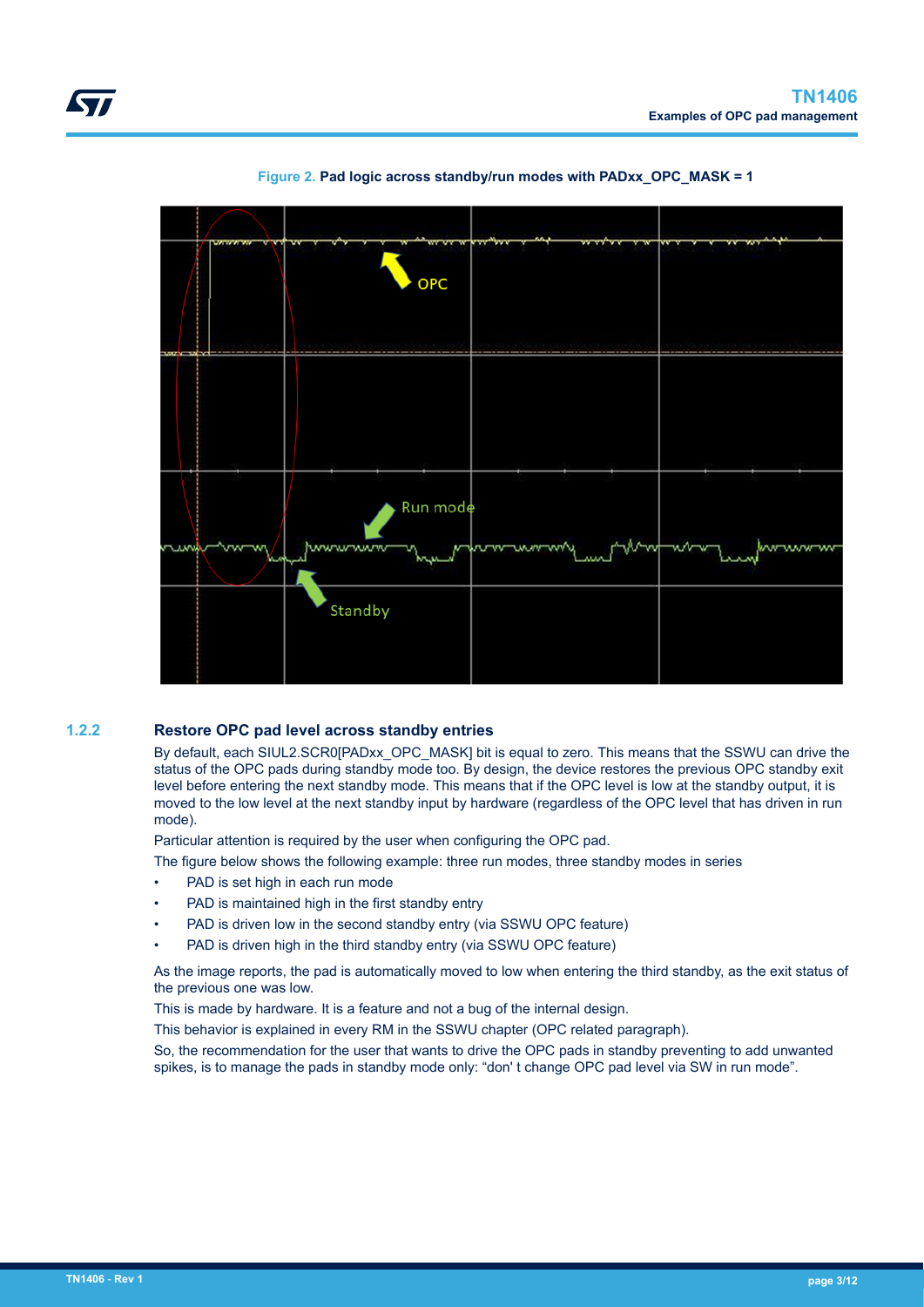<span id="page-3-0"></span>



#### **Figure 3. OPC pad changes status depending on standby exit level**

### **1.2.3 The role of PADxx\_MUX\_SEL in standby**

Maintaining the PADxx\_MUX\_SEL set before going into standby creates a spike to pad on standby exit. See the next example for a better understanding: on that one, OPC is set high on every run mode and PADxx\_MUX\_SEL is always set to 1, in run mode and in standby mode.

- First standby: OPC is maintained high
- Second standby: OPC is driven low (via SSWU)
- Third standby: OPC is driven high (via SSWU)
- Fourth standby: OPC is driven low (via SSWU)

Apart from the changes to the logic level of the pad as explained in the previous paragraph, we see that the pad is brought low to the first and the third standby outputs. This creates undesired spikes that can be avoided by setting the PADxx\_MUX\_SEL to zero before entering in standby.

See the figure below for a graphical representation.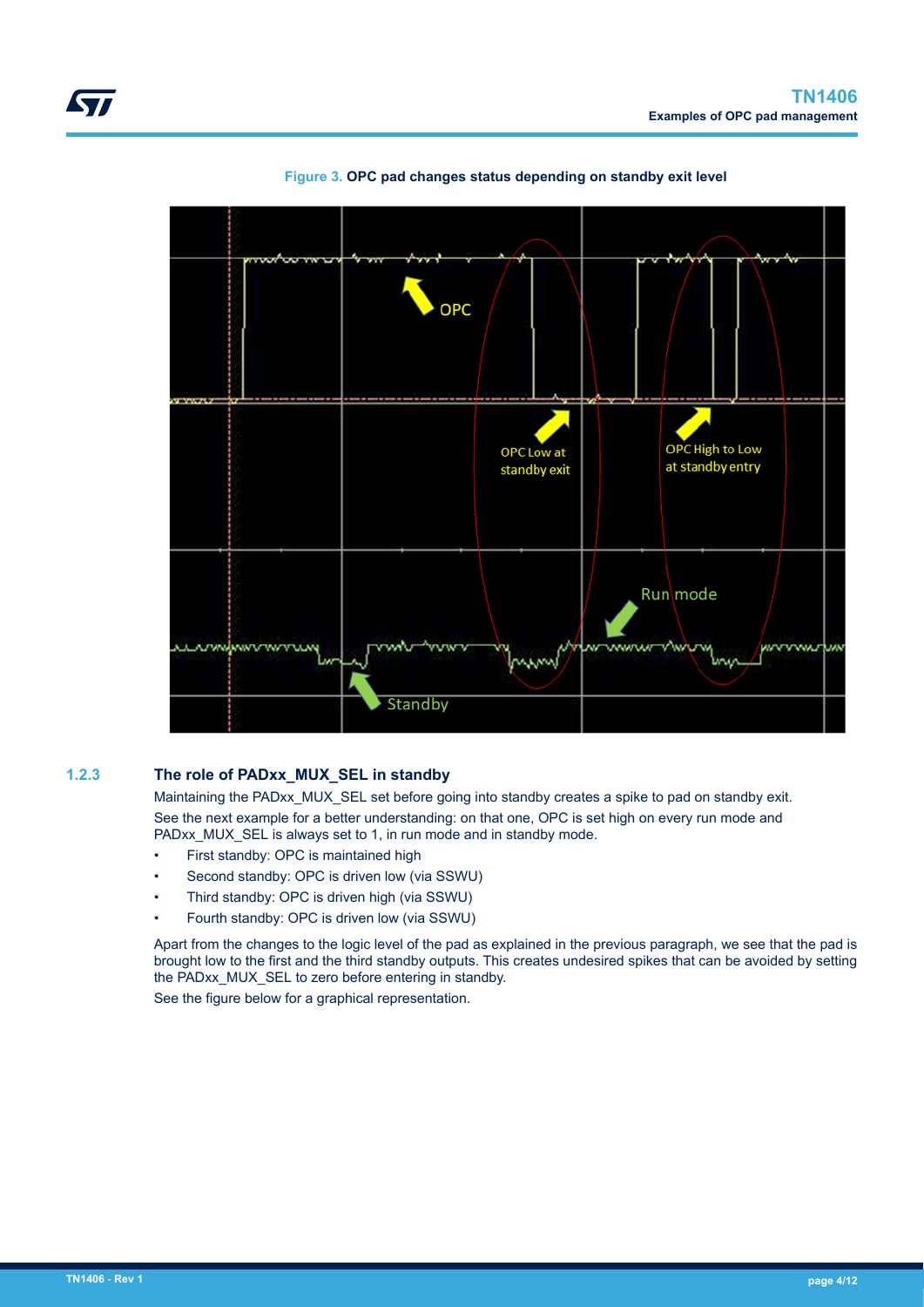<span id="page-4-0"></span>



#### **Figure 4. How PADxx\_MUX\_SEL = 1 drives OPC at standby exit**

As a further (and last) example, the following figure also shows the same behavior when maintaining the PADxx\_MUX\_SEL = 1 also with PADxx\_OPC\_MASK = 1. In this case, the OPC pad is not driven in standby and the exact application ran in the previous example generates different waves given that the pad is not driven in standby.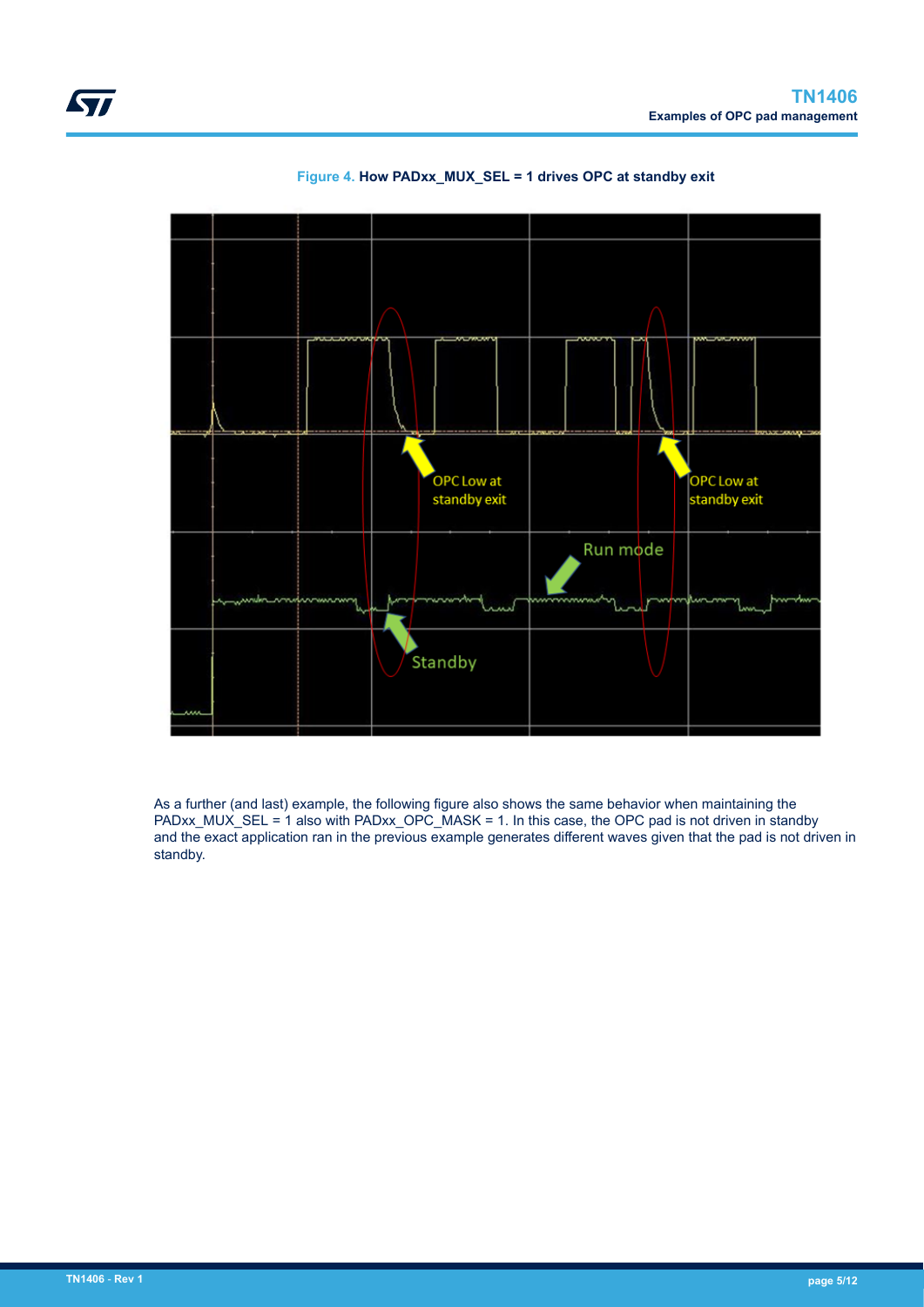



The recommendation in those cases is to maintain the PADxx\_MUX\_SEL = 0 when entering standby, this avoids undesired spikes.

### **1.3 Final considerations**

The examples reported in this document have the input to clarify what can happen if the OPC pad is driven both in run mode and standby mode.

The best way to avoid undesired spikes (if they are undesired for the user) is to avoid OPC management outside standby and maintain the PADxx\_MUX\_SEL to zero before moving to standby mode, as OPC feature is mainly a standby feature for using the pad to open/close external switches.

<span id="page-5-0"></span>*kyi*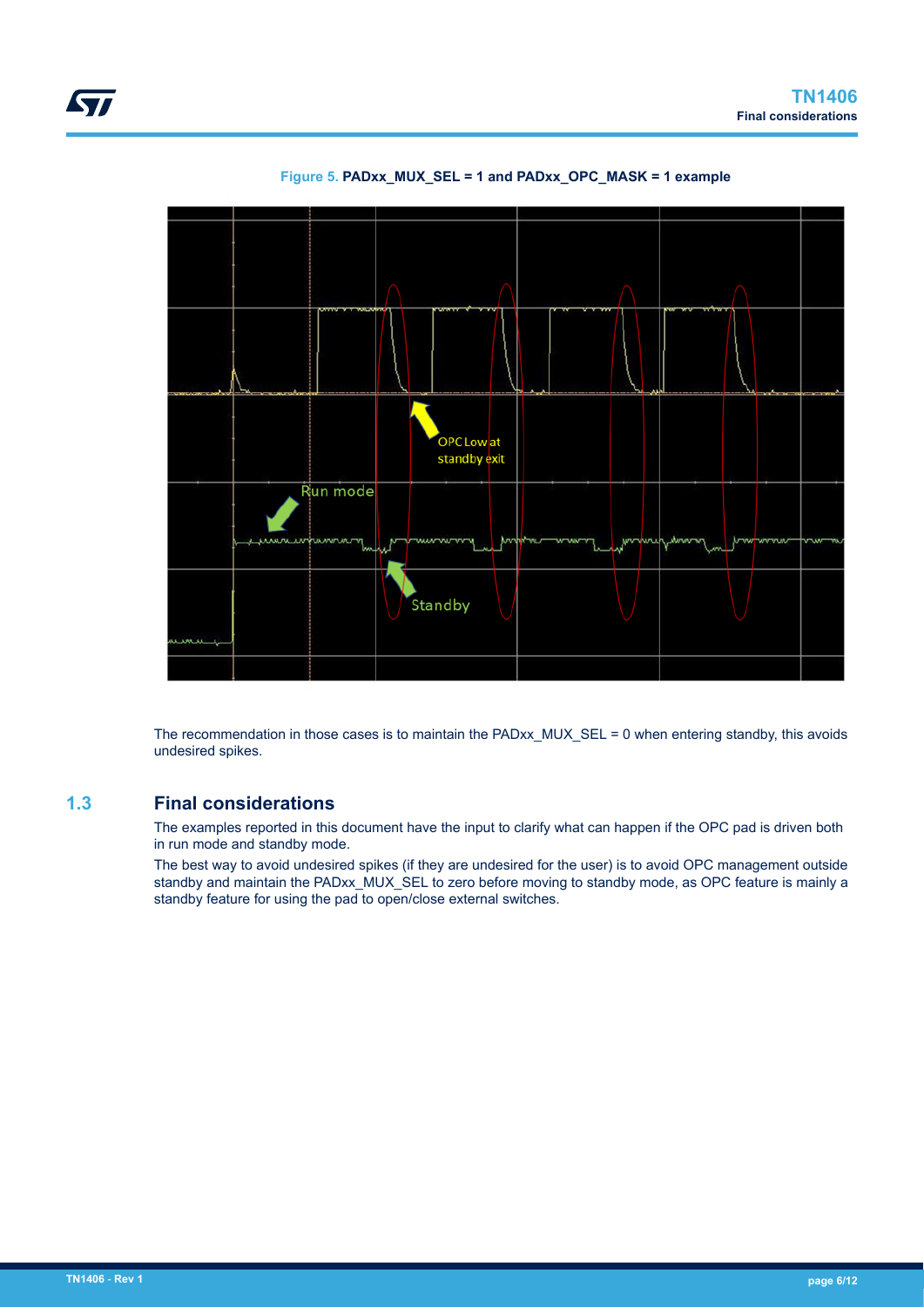# **Appendix A Reference documents**

### **Table 1. Reference documents**

<span id="page-6-0"></span>

| <b>Document name</b> | <b>Title</b>                                                                                                      |
|----------------------|-------------------------------------------------------------------------------------------------------------------|
| RM0449               | SPC58 4B line - 32-bit power architecture automotive MCU z4 core 120 MHz, 2 MBytes Flash,<br>HSM, ASIL-B          |
| RM0407               | SPC58 C line - 32-bit power architecture automotive MCU dual z4 cores 180 MHz, 4 MBytes<br>Flash, HSM, ASIL-B     |
| RM0391               | SPC58 E/G line - 32-bit power architecture automotive MCU triple z4 cores 180 MHz, 6<br>MBytes Flash, HSM, ASIL-D |
| RM0452               | SPC58 H line - 32-bit power architecture automotive MCU triple z4 cores 200 MHz, 10 MBytes<br>Flash, HSM, ASIL-D  |
| AN4880               | SPC58xx hardware design quideline                                                                                 |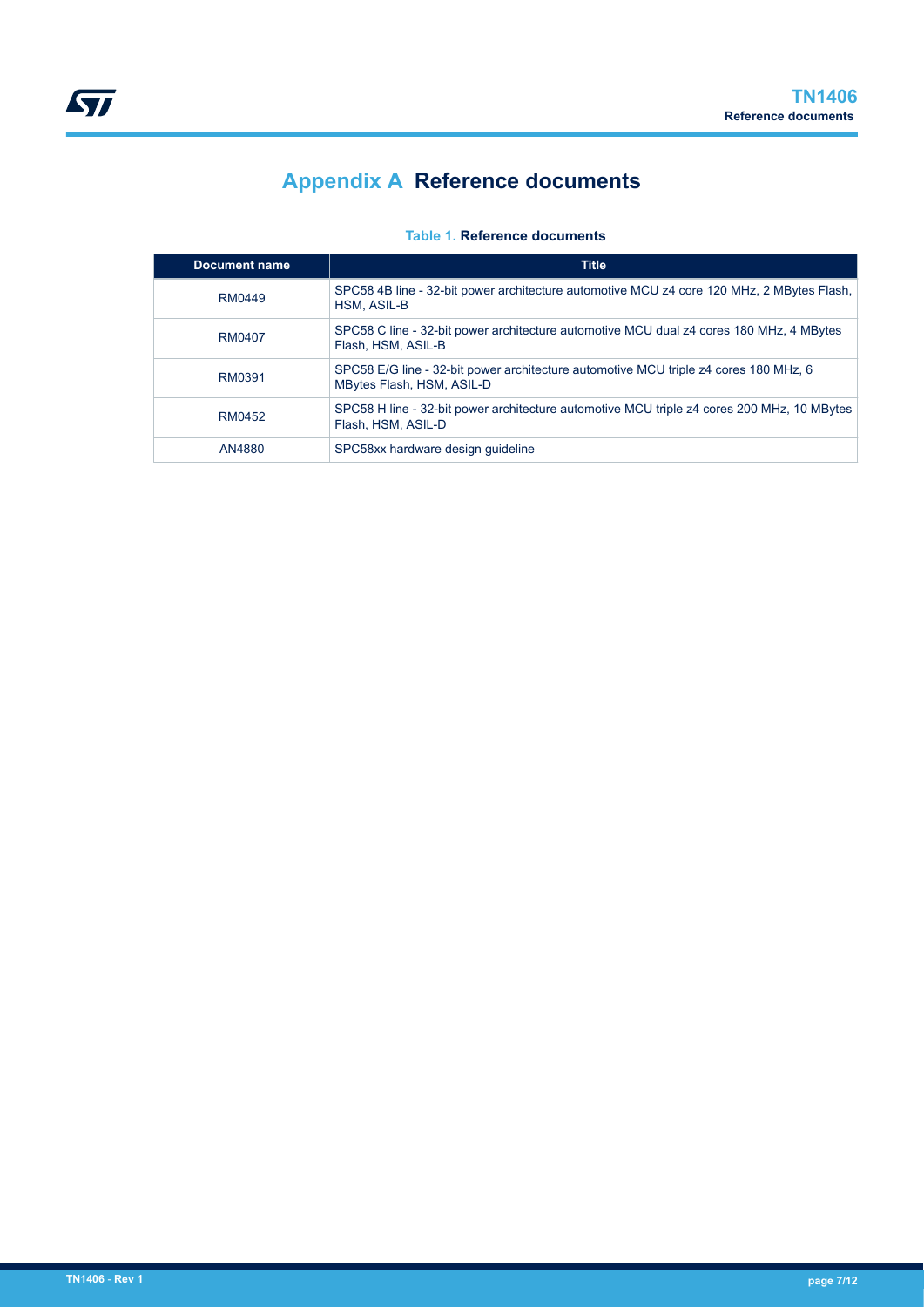## <span id="page-7-0"></span>**Revision history**

### **Table 2. Document revision history**

| <b>Date</b> | <b>Revision</b> | <b>Changes</b>   |
|-------------|-----------------|------------------|
| 12-Apr-2022 |                 | Initial release. |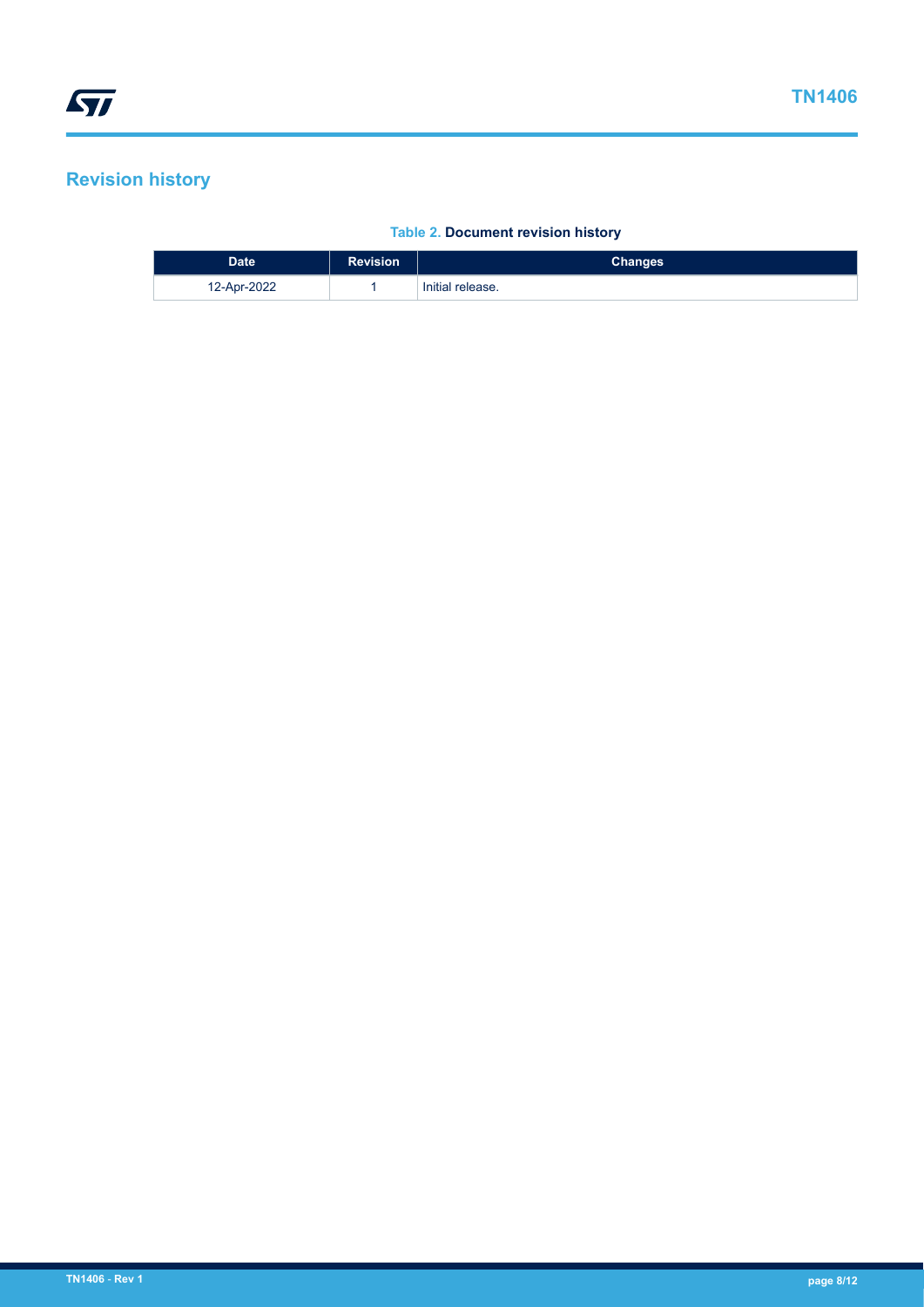## **Contents**

| $\mathbf{1}$ |     |       |  |  |  |  |  |  |  |
|--------------|-----|-------|--|--|--|--|--|--|--|
|              | 1.1 |       |  |  |  |  |  |  |  |
|              | 1.2 |       |  |  |  |  |  |  |  |
|              |     | 1.2.1 |  |  |  |  |  |  |  |
|              |     | 1.2.2 |  |  |  |  |  |  |  |
|              |     | 1.2.3 |  |  |  |  |  |  |  |
|              | 1.3 |       |  |  |  |  |  |  |  |
|              |     |       |  |  |  |  |  |  |  |
|              |     |       |  |  |  |  |  |  |  |
|              |     |       |  |  |  |  |  |  |  |
|              |     |       |  |  |  |  |  |  |  |
|              |     |       |  |  |  |  |  |  |  |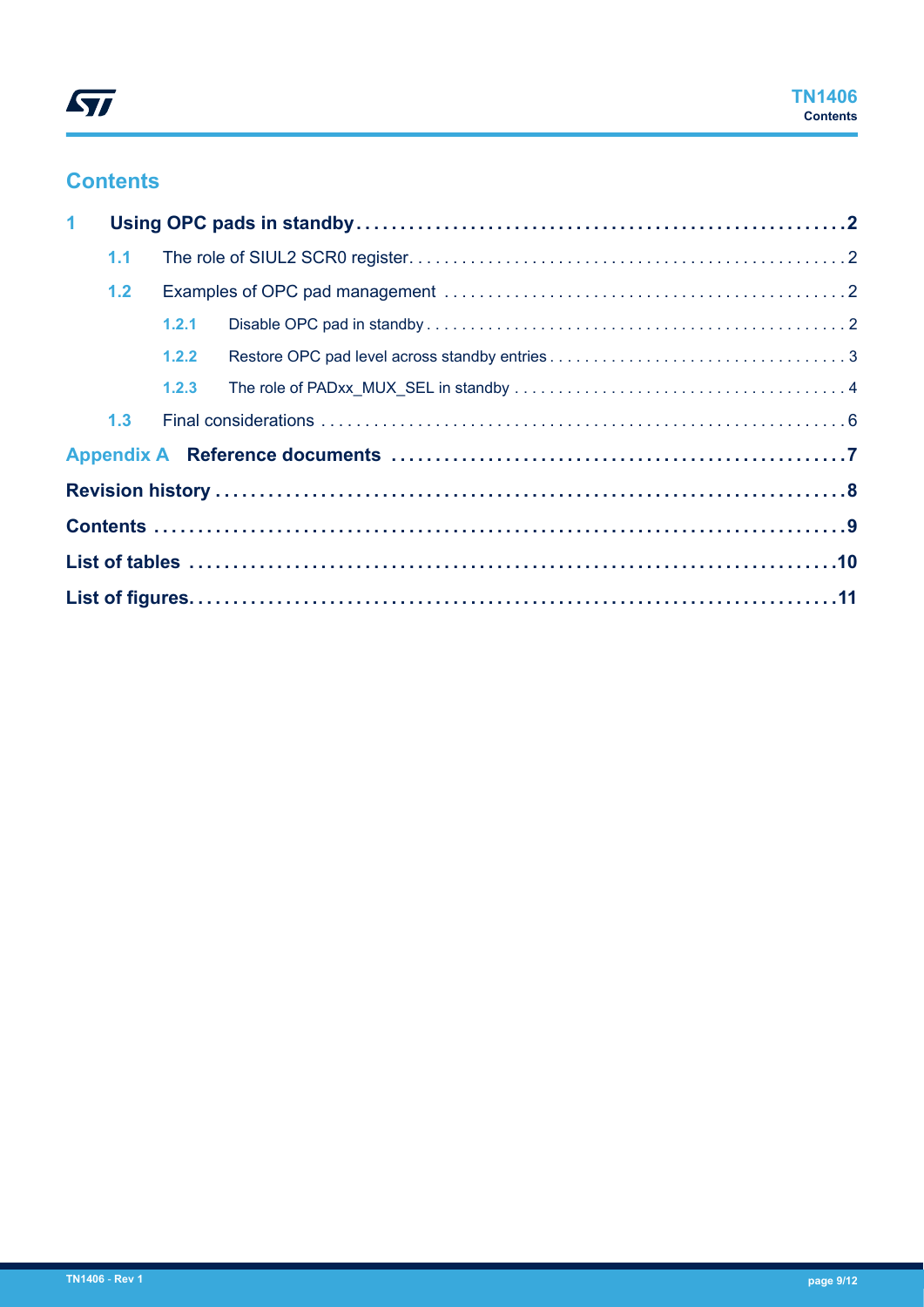## <span id="page-9-0"></span>**List of tables**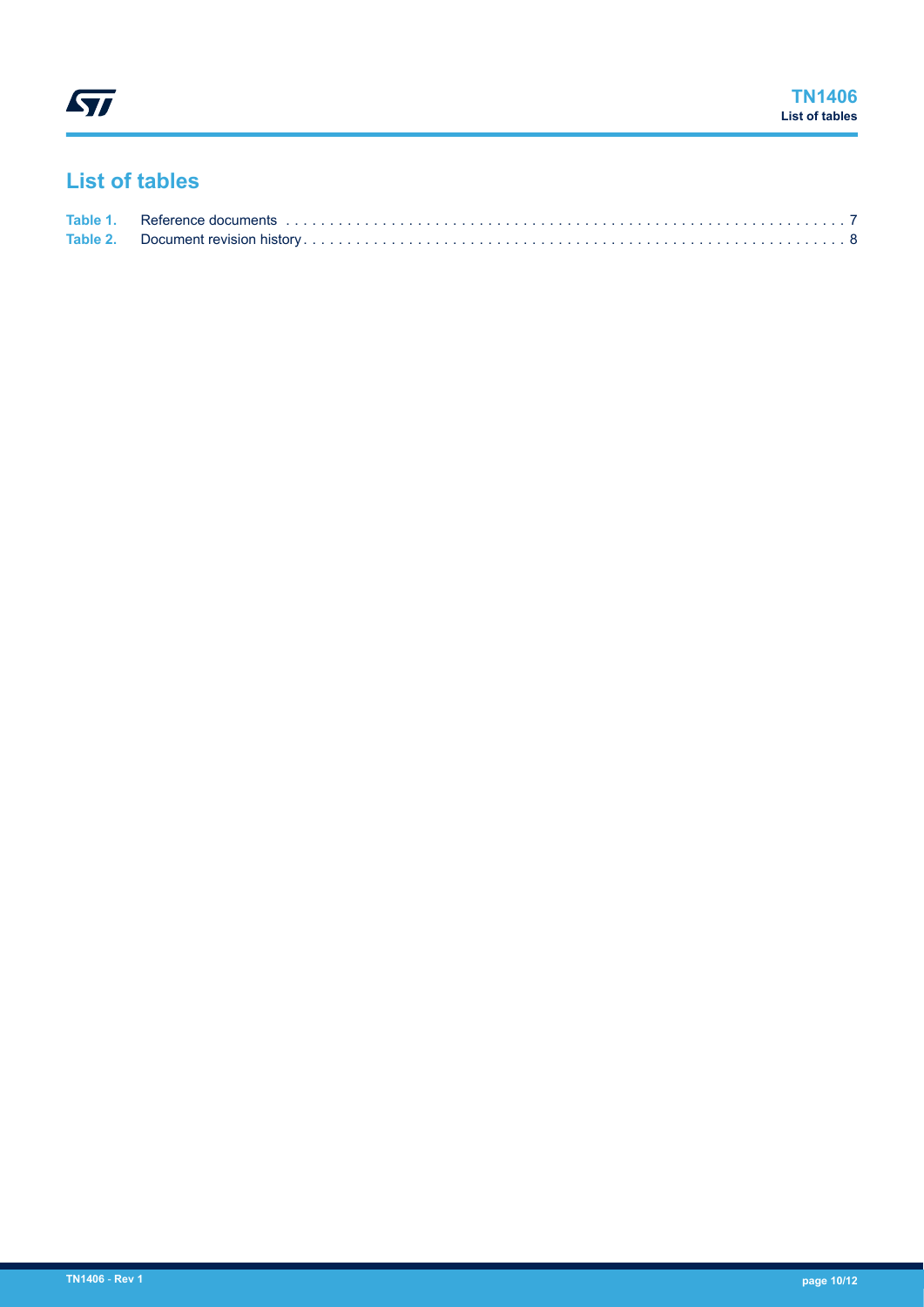# <span id="page-10-0"></span>**List of figures**